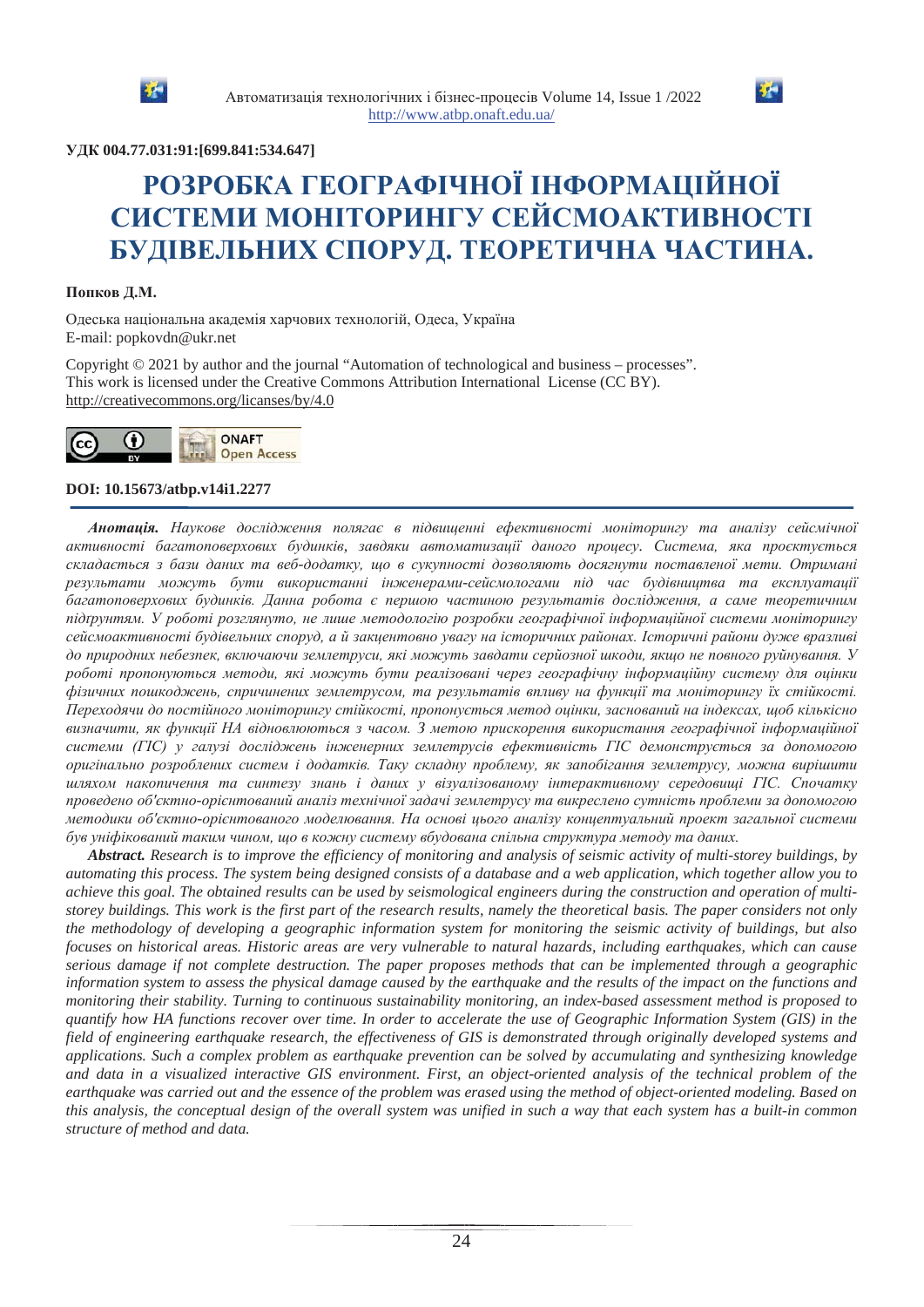



Ключові слова: Моніторинг, сейсмологія, землетрус, магнітуда, сейсмічна активність, сейсмологічні спостереження, локальна мережа, сейсмологічна апаратура, частотна характеристика сейсмічного каналу, тектонічні розломи, інформаційні технології, бази даних, веб-додаток.

**Key words:** Monitoring, seismology, earthquake, magnitude, seismic, seismological observation LAN, seismological instrumentation, channel frequency, response of seismic, tectonic faults, information technology, database, web application.

#### **Вступ**

*Мета й завдання розробки* — система моніторингу сейсмоактивності будівельних споруд, яка допоможе більш якісно проводити спостереження за новобудовами та аварійними будинками

Об'єкт дослідження – землетруси, пов'язані з сучасною активністю тектонічних структур платформної частини території України

Предмет дослідження – геолого-геофізичні дані які потребують обробки.

Негативні соціальні наслідки та збитки від природних катастроф, в тому числі від землетрусів і супроводжуючих їх небезпечних вторинних явищ, можна істотно зменшити при належній підготовці до них. Результати проведення моніторингу сейсмічності областей України використовуються для вирішення важливих фундаментальних завдань вивчення геодинаміки, тектоніки, сейсмічної небезпеки населених пунктів, будівель, споруд, екологічно і техногенно небезпечних об'єктів, а також для вирішення прикладних завдань із забезпечення безпеки населення і економіки країни.

З огляду на високий рівень потенційної сейсмічної небезпеки території південних областей України, розвиток в них досить густої мережі сейсмологічних і інженерно-сейсмологічних станцій є першочерговим завданням, необхідної для вирішення проблеми щодо дешевої, але високоефективної, сейсмічного захисту населення, екологічно небезпечних і економічно важливих об'єктів.

Інформаційні технології дозволяють набагато швидше проаналізувати результати здійснюваного моніторингу сейсмічності південно-західних областей України і суміжних територій, визначити шляхи подальшого розвитку спостережної мережі сейсмологічних і інженерно-сейсмологічних станцій як найважливіших складових моніторингу сейсмічності, що надають надійні емпіричні матеріали для вирішення не тільки задач сейсмічного захисту, а й важливих фунламентальних завлань геолинаміки і тектоніки.

Питання моніторингу та аналізу сейсмічної активності багатоповерхових будинків є одним із актуальних і потребує нових, сучасних програмних розробок. Цілком очевидно, що, використовуючи лише стандартні, механічні способи, розв'язати це завдання неможливо та неефективно. Тому нині виникла необхідність реорганізації процесу моніторингу у процесі будівництва й подальшої експлуатації на основі сучасних інформаційно-комунікаційних технологій.

#### **Теоретична частина**

В Україні, за даними Інституту геофізики Національної академії наук, сейсмічна небезпека найближчим часом може загостритись. Проте для попередження сейсмічної катастрофи необхідно регулярно перевіряти відповідність проектних значень сейсмічної активності з дійсними значеннями коливань земної поверхні та проводити динамічне тестування.

На Закарпатті магнітуда катастрофи може досягати 8 балів. Найбільш небезпечними ділянками нашої країни зараз вважаються район Зони Вранча - Карпатські гори - і захід Одеської області

У зону 6 балів потрапляють наступні міста та стратегічно важливі об'єкти: Чернівці, Одеса, Миколаїв, Запоріжжя та Южноукраїнська і Запорізька АЕС. При 6 балах картини падають зі стін, відколюються шматки штукатурки, можливе легке ушкодження будинків.

В зону 5 балів потраплять: Херсон, Дніпро, Кривий Ріг, Полтава, Черкаси, Вінниця, Житомир, Хмельницький, Iвано-Франківськ, Тернопіль, Львів, Київ та Київська область. При 5-ти бальному землетрусі спостерігається тріщини в стінах та штукатурці.

У зоні 4 балів опиняться: Ужгород, Луцьк, Рівне, Чернігів, Суми, Харків, Луганськ, Донецьк, Сімферополь та Севастополь. 4-ох бальний землетрус відчувається людьми тільки у приміщеннях, але не спричиняє руйнувань [3].

При будівництві будівель завдання забезпечення конструктивної безпеки набувають особливо високий пріоритет. Одним з нових елементів забезпечення безпеки будівель і споруд є розробка і впровадження автоматизованих систем моніторингу технічного стану будівельних конструкцій. Моніторинг будівель і споруд - тривалий за часом спостереження за зсувами одної або декількох будівель за допомогою комплексу досліджень, інженерних та геологічних методів при будівництві в обмежених умовах міської забудови. Відповідно до ДБН В.1.2-14-2009 «Загальні принципи забезпечення надійності та конструктивної безпеки будівель, споруд, будівельних конструкцій та основ» об'єкти класу наслідків (відповідальності) ССЗ, руйнування яких може призвести до катастрофічних наслідків, необхідно обладнати автоматизованими системами моніторингу і управління (ACMУ). До складу ACMУ повинна входити система технічної діагностики будівельних конструкцій, яка містить захищені від ушкоджень: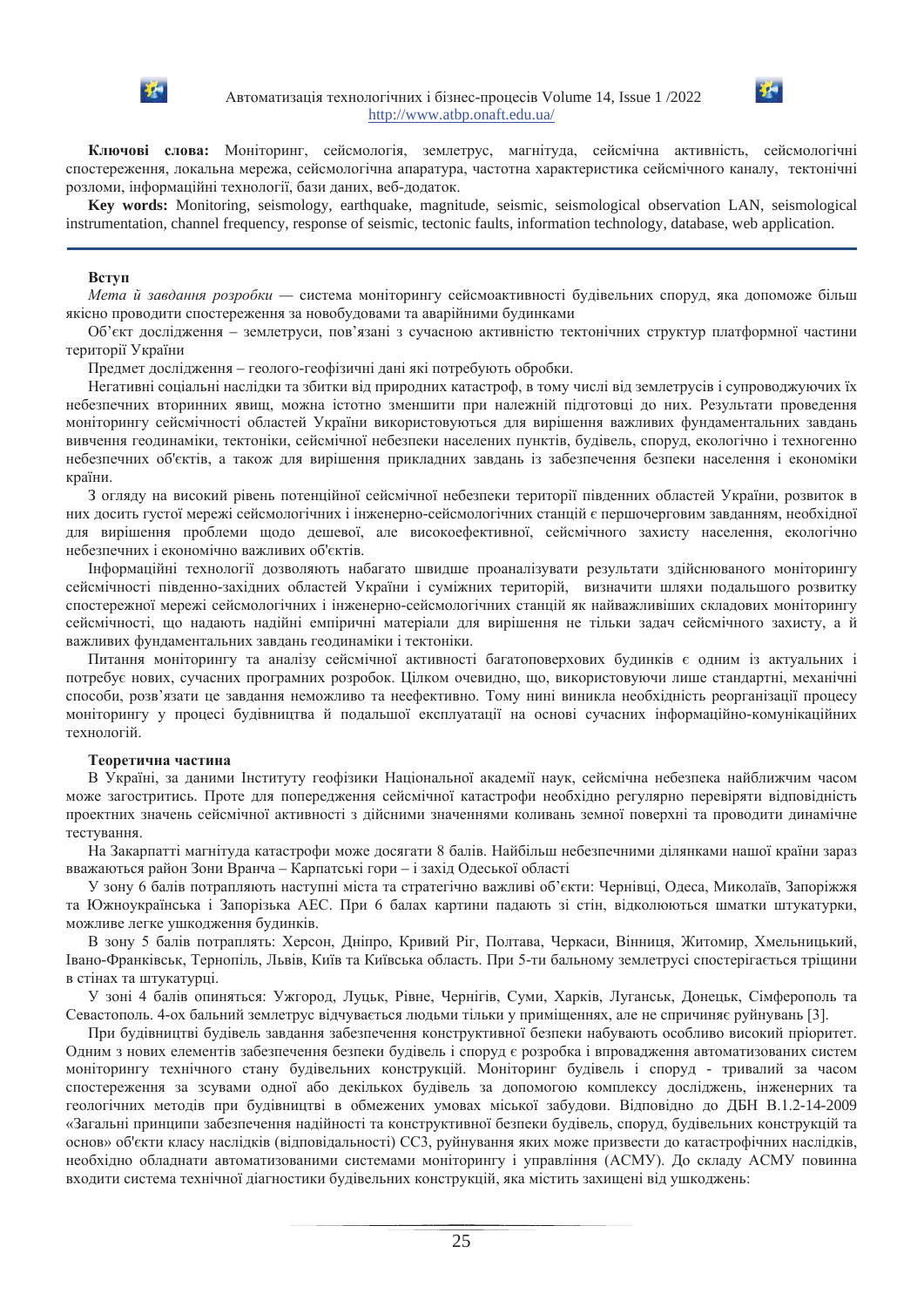



• первинні прилади для отримання інформації щодо зміни положення (переміщення) і стану (деформація, температура і т.д.) об'єкта спостереження;

• вторинні прилади для обробки отриманої інформації (наприклад, комп'ютерна система аналізу стану об'єкта, яка містить контрольні нормативи і правила прийняття рішень)

- сигнальні пристрої;
- лінії зв'язку між приладами і пристроями.

Сучасні інформаційні технології визначаються як безперервні процеси обробки, зберігання, передачі та відображення інформації, спрямовані на ефективне використання інформаційних ресурсів, засобів обчислювальної техніки і передачі даних при управлінні системами різного класу. Інформаційні технології впливають на всі напрямки які вивчаються сейсмологією, істотно збільшуючи ступінь автоматизації, що дозволяє прискорити вивчення даної предметної області. Комп'ютерне моделювання поширення сейсмічних хвиль дозволяє вивчати структуру і динаміку Землі з безпрецедентною точністю. За кілька хвилин комп'ютер робить стільки обчислень, скільки б людині довелося робити протягом більш ста мільйонів років. Також інформаційні технології підвищують якість і ефективність наукових досліджень за допомогою обчислювальних експериментів, що дозволяють вивчати поведінку складних систем, які важко, надто дорого або просто небезпечно змоделювати фізично [1].

Основні завдання які виконує ІТ:

- Передача інформації на будь-яку відстань в обмежений час.
- Гнучкість процесу зміни даних і постановки завдання
- Можливість зберігання великих обсягів інформації на машинних носіях.
- Скорочення термінів розробки, трудомісткості і вартості науково-дослідних робіт.

У світі розвиваються сейсмічні системи різних масштабів. Наприклад, Консорціумом Дослідницьких Інститутів в області Сейсмології було розроблено найбільшу систему сейсмологічного моніторингу в світі – GSN. Це мережа, яка активно взаємоліє з більшістю інтернаціональних і національних сейсмологічних систем. Ця сучасна мережа сейсмологічних спостережень використовує новітні інформаційні технології. Одним з її основних досягнень є стандартизація даних і результатів досліджень. Десятки розрізнених систем збору і зберігання даних можуть інтегруватися в єдину міжнародну сейсмологічну комп'ютерну систему, використовуючи їх опрацьовану систему стандартів і форматів [3].

Наступним кроком в розвитку інформаційних технології в даній предметній області було створення і введення в експлуатацію сейсмологічної системи SeisComP в Німеччині. Вона стала першою дійсно автоматичною системою збору і зберігання сейсмологічної інформації, що охопила всю територію Європи.

Нині інформаційний програмний засіб став потужним фактором інтенсифікації та поглиблення досліджень сейсмології, на відміну від механічного збору, обробки та аналізу інформації, що не дає швидких та точних результатів. Адже, завдяки вдосконаленню та впровадженню таких систем, як GSN та SeisComP з'являються нові дані, доступні в режимі реального часу, що сприяють швидкому розвитку сейсмології, надають можливість завчасно попереджати про надзвичайні ситуації та допомагають інженерам при будівництві.

ГІС використовується для запобігання землетрусу понад 20 років. Дослідження в Америці та Японії встановили, що розроблена цими двома країнами система повсюдно застосовується в цивільних районах [5]. Китай пізно почав працювати в цій галузі, але також зафіксував великий успіх; Системи управління інформацією на основі ГІС для запобігання міських землетрусів були створені послідовно в Юньнані, Ланфані та Хефеї.

Однак застосування ГІС для запобігання землетрусу в Китаї більше зосередилося на управлінні та отриманні основних даних і результатів досліджень [5], які не можуть задовольнити зростаючу потребу в оцінці та відображенні збитків. Крім того, прогнозування сейсмічної небезпеки включає дослідження та розрахунок різноманітних конструктивних характеристик і параметрів будівель на великій території. Це не лише генерує велику кількість розслідування та аналізу на місці, але й вимагає професійної підготовки учасників.

На основі вищезгаданого та попередніх досліджень була розроблена система прогнозування сейсмічної небезпеки для планування попередження землетрусів у місті на основі ArcGIS. З огляду на практичну потребу в плануванні міських землетрусів, система використовує збір даних і процедуру обробки для прогнозування сейсмічної небезпеки будівлі, щоб мінімізувати людське втручання і зробити його більш застосовним. При цьому система реалізує візуальне управління прогнозуванням міської сейсмічної небезпеки, допоміжним плануванням запобігання катастрофам та прийняттям рішень у аварійно-рятувальних ситуаціях. Нарешті, в якості тестової зони в цьому дослідженні була обрана вулиця Вейфан у Новому районі Пудун, Шанхай. Порівняно з результатами попередніх досліджень, результати цього дослідження по суті такі ж і навіть трохи кращі, що підкреслює надійність методу аналізу, реалізованого в цій системі.

При вивченні сейсмології використовуються величезні масиви даних. Сейсмологія дає можливість вирішувати такі завдання: прогноз землетрусів, вибір методу і стратегії пошуку родовищ корисних копалин і т.д. Обробка геологогеофізичних даних є важливим етапом аналізу експериментальних даних. У процесі геофізичних досліджень зазвичай збирається величезна кількість різнорідної інформації, яка може бути представлена у вигляді тексту, графіків, таблиць, карт і т.д.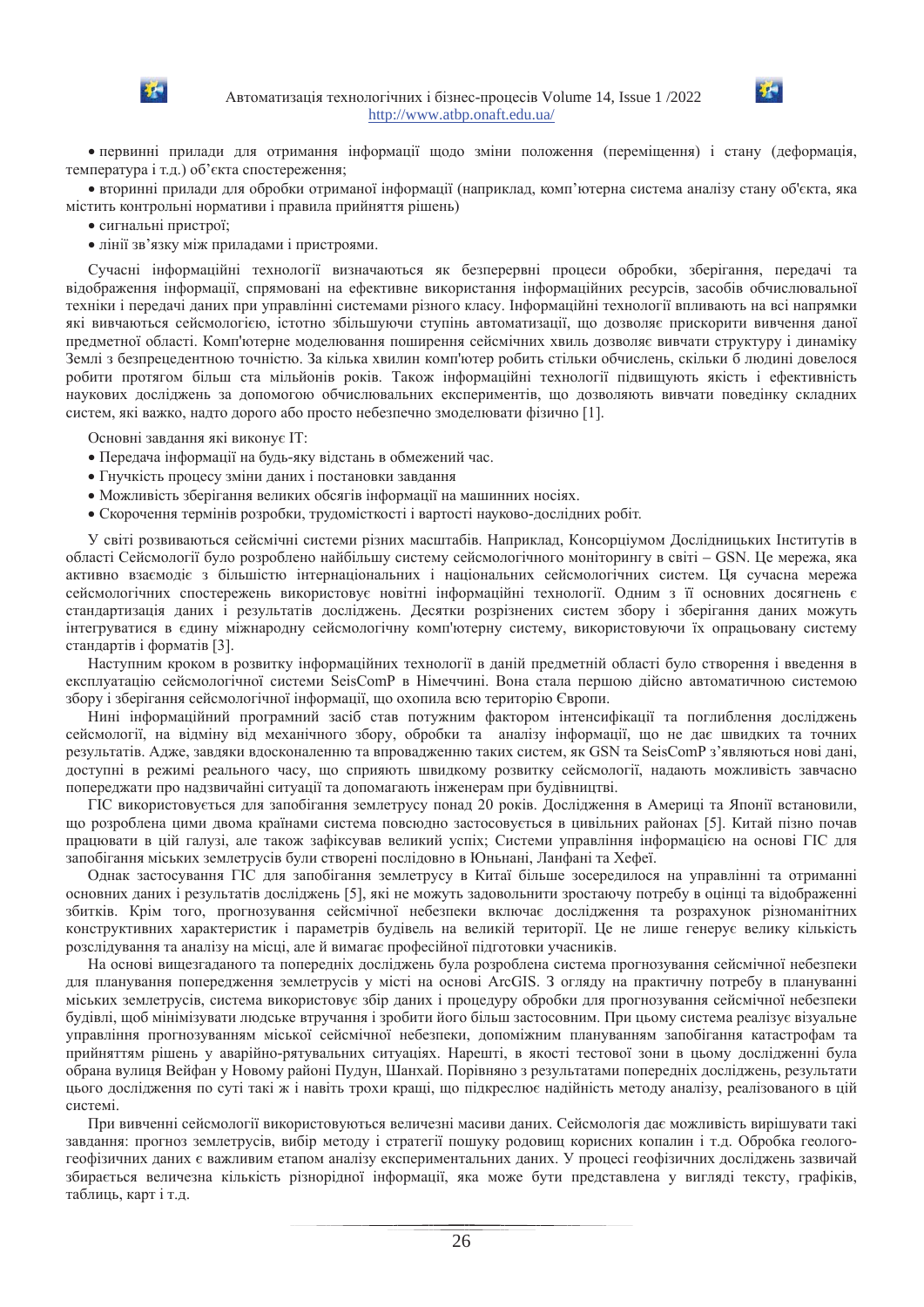



Людський фактор впливає на достовірність, своєчасність і повноту оброблюваної інформації. При тривалому монотонному введенні даних, в процесі стомлення людина починає робити помилки, пропускати дані, переставляти їх місцями.

При виконанні перевірки даних, з метою пошуку помилок у вихідних даних, та обробка даних для виправлення і коригування знайдених помилок. Було виявлено, що більшість виявлених помилок виникли в результаті людського фактору.

З цієї причини стає дуже актуальним застосування баз даних для систематизації, упорядкування, зберігання та аналізу великого обсягу геофізичної інформації.[2]

Систематизація даних - процедура об'єднання, зведення груп однорідних за якимись ознаками одиниць до певного вигляду у функціональних цілях на основі існуючих між ними зав'язків із зовнішнім світом та являється важливим етапом роботи. Він припускає організацію даних у вигляді, зручному для роботи, зберігання і подальшого звернення до неї. На практиці, зазвичай, малий час приділяється підготовці і систематизації даних, у той час як підготовка є важливим кроком для працездатності. Неправильна підготовка даних може зробити аналіз складним і неможливим. У тому випадку, коли доводиться працювати з величезними масивами даних, підготовка даних стає самостійною задачею, яка може займати значну частину часу і зусиль.

Інформаційні технології дозволяють систематизувати наявну геолого-геофізичну інформацію і на підставі існуючих даних виявити наявність взаємозв'язків між досліджуваними параметрами.

Коли інформації стає дуже багато з нею складно працювати, навіть якщо вона добре систематизована. Набагато важче знайти потрібне і виділити головне, побачити взаємозв'язки і тенденції, а приймаючи рішення, вже неможливо врахувати кожен факт. У цей момент впоратись з проблемою допомагає візуалізація даних. Сучасні засоби візуалізації даних володіють високим функціоналом і швидко еволюціонують з звичайних інструментів звітності до систем підтримки прийняття рішень. Це дозволяє оперативно аналізувати в режимі реального часу великі обсяги даних з можливістю їх глибокого опрацювання, а також готувати структуровану звітність в наочному вигляді. Завдяки засобам візуалізації користувачам зручніше і простіше розбиратися в тому, що вілбувається: знахолити необхілні відомості, кореляції і залежності, робити висновки, переконливо доносити свої аргументи та ідеї і приймати продумані рішення.

При розгляді візуальних зображень людина бачить не просто групу окремих, незв'язаних крапок і ліній, він бачить добре організовані групи об'єктів. З метою точного визначення конкретних величин необхідне включення числових позначень або тексту в зображення. В рамках візуалізації даних застосовуються стандартні методи візуалізації кількісних показників в схематичній формі (кругові діаграми, діаграми з областями, лінійні графіки). Подібні методи є універсальними і застосовуються для представлення даних, їх систематизації, порівняння та орієнтована на аналіз проблем, ідей, планів, концепцій.

Інформаційні технології дають можливості для візуалізації та інтерактивного аналізу сейсмічних даних. Розроблено програмні продукти, які дають можливості для показу зон субдукції, виділення об'ємних зон землетрусів з типовими тектонічними характеристиками, кордонів тектонічних плит. Так само є функції для візуалізації даних сейсмотомографії з тестуванням групи вулканів за допомогою об'ємного рендерінгу. Відображення різних видів сейсмічних даних в єдиному контексті на базі глобуса дозволяє аналізувати залежності між даними [3].

Враховуючи не лише географічні особливості розташування регіонів України, варто також зауважити і історичне підгрунтя та важливість збереження історичних районів (IP) для світової спадщини.

Географічні інформаційні системи (ГІС) можна використовувати для інформування та підтримки складних і міждисциплінарних процесів прийняття рішень, необхідних для підвищення стійкості (IP), забезпечуючи середовище, де знання та інформація можуть легко обмінюватися та отримувати доступ, таким чином забезпечуючи взаємодію між різними групами та сприяння міждисциплінарним підходам[4].

Оцінка спричинених сейсмічним впливом фізичних пошкоджень забудованому середовищу є першим кроком до оцінки індукованих впливів на IP та моніторингу стійкості. Збитки, спричинені землетрусом, можна оцінити шляхом комплексної оцінки небезпек, які потенційно можуть вплинути на місце розташування, відкритих елементів у постраждалому місці та вразливості відкритих елементів для кожної конкретної небезпеки.

Робочий процес можна звести до трьох основних кроків:

1. Характеристика конкретної події землетрусу, що аналізується: тобто розташування гіпоцентру та характеристики сейсмогенного джерела (тобто розташування та характеристики розломів або систем розломів), яке спричинило землетрус (для історичної події) або яке може спричинити землетрус (для сценаріїв, визначених користувачем): величина енергії, яка була вивільнена (для реальної події) або яка потенційно може бути вивільнена (для визначених користувачем подій);

2. Характеристика конкретних місцевих умов, які можуть призвести до посилення, тобто до збільшення розміру руху грунту;

3. Вибір і реалізація рівняння прогнозування руху грунту (з англ. GMPE), тобто співвідношення загасання, що описує, як рух землі землетрусу зменшується зі збільшенням відстані між джерелом землетрусу та досліджуваним місцем з урахуванням можливого посилення через поширення землі властивості.

При визначені характеристики конкретних геолого-геоморфологічних умов досліджуваної території, з врахуванням вищезазначених кроків, можна стверджувати, що бази геоданих, дозволяють повідомляють результати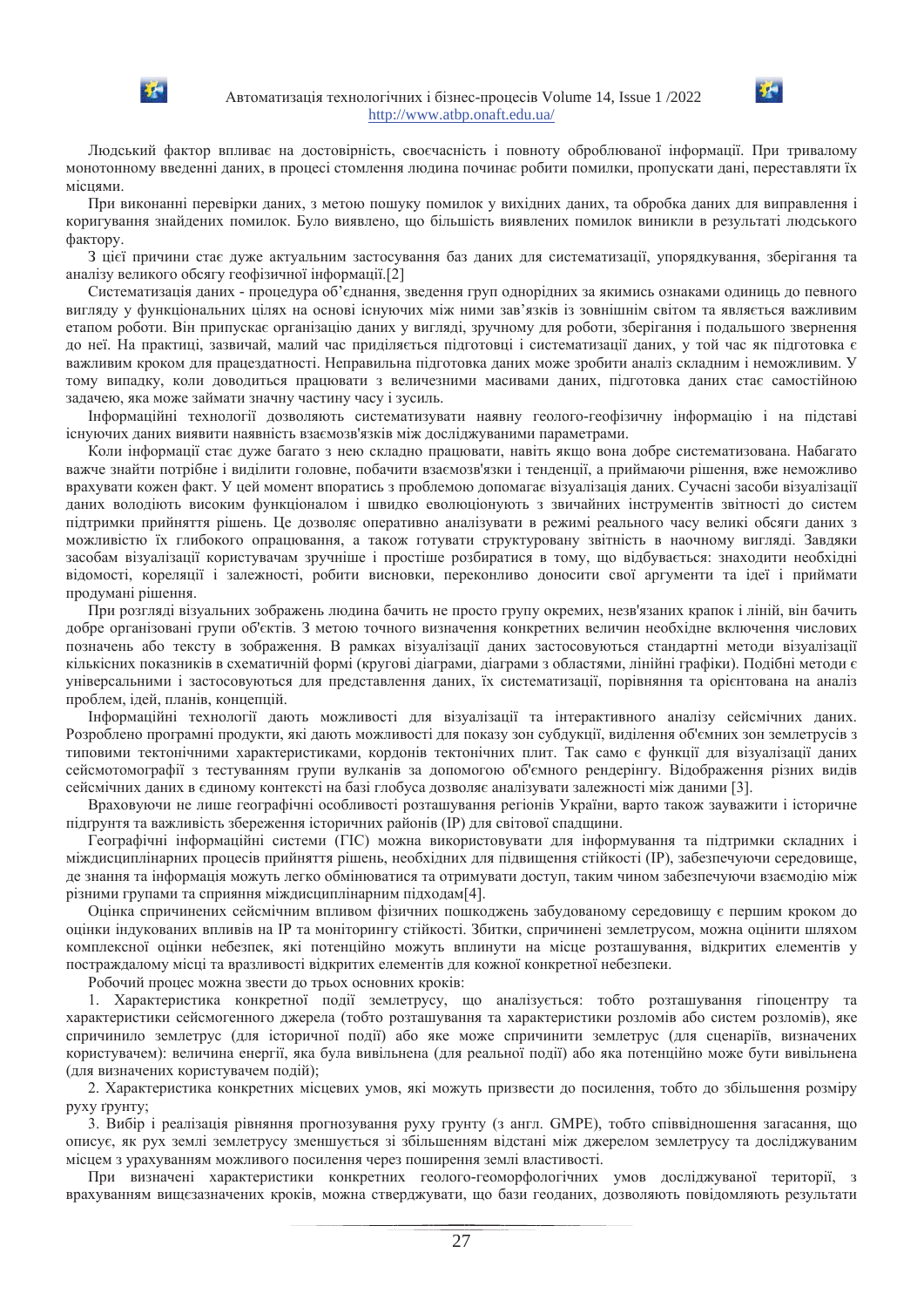



досліджень сейсмічного мікрорайонування, надають просторову інформацію про місцеві ефекти, пов'язані з геологогеотехнічними умовами на рух ґрунту та гідрогеологію. небезпеки (зсуви та повені) вбудовані в базу геоданих. Щоб оцінити вразливість будівель у сукупному контексті, спочатку необхідно чітко визначити кожну окрему структурну одиницю в більшому, агрегованому контексті за допомогою ГІС-карти, що представляє сукупний план будівлі, і за допомогою вигляду спереду будівельний агрегат.

Після оцінки фізичної шкоди, завданої вбудованому середовищу IP, потенційний вплив на соціальний та економічний виміри IP можна оцінити, починаючи з оцінки «часу простою» основних послуг/діяльностей, тобто часу, протягом якого послуги а дії, які вважаються важливими для функціонування та процвітання IP, не діють або недоступні для використання. На додаток до послуг, які зазвичай вважаються важливими для функціонування міських територій (таких як критична інфраструктура, системи охорони здоров'я, школи, серед інших), функціональність послуг і заходів, які сприяють соціальній згуртованості та формуванню ідентичності, визначена разом із місцева виробнича та комерційна діяльність та реміснича діяльність, які вважаються важливими для IP.

У інженерії землетрусів є два види дослідницьких точок зору. Один із них – макроскопічні дослідження щодо запобігання землетрусу в масштабах міста. Інша – мікроскопічні дослідження сейсмічної безпеки індивідуального будинку. У першому основою стає загальне уявлення про сейсмічні пошкодження у всьому місті. Тут важливими аспектами є наступні. Це (1) побудова бази даних величезних базових даних, (2) інтеграція знань у багатьох галузях, (3) баланс між точністю та швидкістю, (4) оцінка результатів із соціальної точки зору та (5) візуалізоване вираження зрозумілих результатів для офіцерів і громадян.

Для спеціалістів із запобігання стихійним лихам необхідна система, яка може впоратися з різними вимогами в процесі перед-, землетрусу та після землетрусу. ГІС, поєднується з вимірюваннями, комунікаціями та комп'ютерними технологіями, такими як сейсмоспостереження, портативний телефон і мобільний комп'ютер, а також наукою математичного планування, як-от штучний інтелект та об'єктно-орієнтований підхід. Завдяки цьому можна буде розробити систему оцінки сейсмічних збитків у реальному часі, систему збору інформації про збитки та систему пілтримки вілновлення та реконструкції. У такому разі ці системи можна буле використовувати як систему наглялу за навколишнім середовищем для щоденного використання. А тим часом для громадян розкриття точної інформації про ризики та безпеку стає важливим для підвищення їх свідомості щодо запобігання катастрофам. Стрімка популяризація Інтернету сприяє розкриттю інформації про місцеву владу та заповнює розрив між звичайним станом та станом, що виникає. Для того, щоб система була ефективною в надзвичайних ситуаціях, необхідно кон'югати для щоденного використання.

З використанням об'єктно-орієнтованої концепції аналізується інженерно-землетрусна проблема. Об'єктноорієнтована концепція виражає проблему за допомогою об'єктів. Об'єкт включає в себе як дані, так і поведінку, тому він дуже незалежний і відповідає речовинам. Крім того, можна проаналізувати зв'язок, спадкування та агрегацію між об'єктами. Тому він ефективний для аналізу складної задачі, наприклад, сейсмічної задачі, яка складається з різноманітних знань і даних. Тут автори намагаються прояснити спільну структуру систем, що становлять проблему землетрусу. Як правило, інженерна проблема землетрусу складається з таких підпроблем, як джерело, шлях, ґрунт, взаємодія ґрунт-структура та структура. Потім кожна підпроблема визначається системним об'єктом, який включає метод, дані та знання. Оскільки кожну підзадачу можна розкласти на більш елементарні підпроблеми, ми визначаємо всю систему як сукупність підсистем. Кожна підсистема також розкладається на елементні підсистеми, які остаточно виражаються агрегацією елементів.

Ефективно поєднувати запобігання катастрофам з управлінням об'єктом або збереженням навколишнього середовища. Частому оновленню даних можна сприяти щоденному використанню на додаток до невідкладного використання. Тим не менш, цілі запобігання землетрусу лежать в межах різноманітності, і є деякі обмеження даних. Тому для цієї мети потрібна точна і негайна відповідність. При асейсмічній конструкції окремої будівлі інженериконструктори можуть використовувати ГІС для прийняття рішення щодо планування конструкції та визначення сейсмічного навантаження. До речі, очікується, що додаток можна використовувати для досягнення консенсусу між дизайнером і клієнтом щодо продуктивності будівлі. Тут, для довільного будівельного майданчика, очікується збір даних для конкретного майданчика та оцінка сейсмічного руху грунту для проектування конструкції. При проектуванні висотних будинків або фундаментних ізольованих будинків динамічне сейсмічне навантаження оцінюється окремо на конкретному місці, так що оцінка сейсмічного руху грунту займає важливе місце в процесі проектування. У проектуванні на основі продуктивності, навіть для звичайних будівель, очікується, що проектувальники визначають сейсмічне навантаження для кожної будівлі відповідно до необхідної продуктивності та сейсмічності на місці. Однак у загальних інженерів-конструкторів складається враження, що оцінка сейсмічного руху грунту дуже складна, оскільки мислення про землетруси віддалено від їхньої повсякденної роботи. Тому скорочення дистанції має бути однією з важливих точок зору.

#### **Висновки**

ГІС є зручним інструментом, і реальна продуктивність системи залежить від основних даних і методів аналізу. Оскільки обмеження системи скоро настане, коли буде упереджено лише для ефективного використання наявних даних, то постійне отримання та підтримання основних даних стає найважливішим. Витончені судження необхідно при виборі методу аналізу, прийнятого в системі. Це важливо усвідомлювати, що прогрес інформаційної та